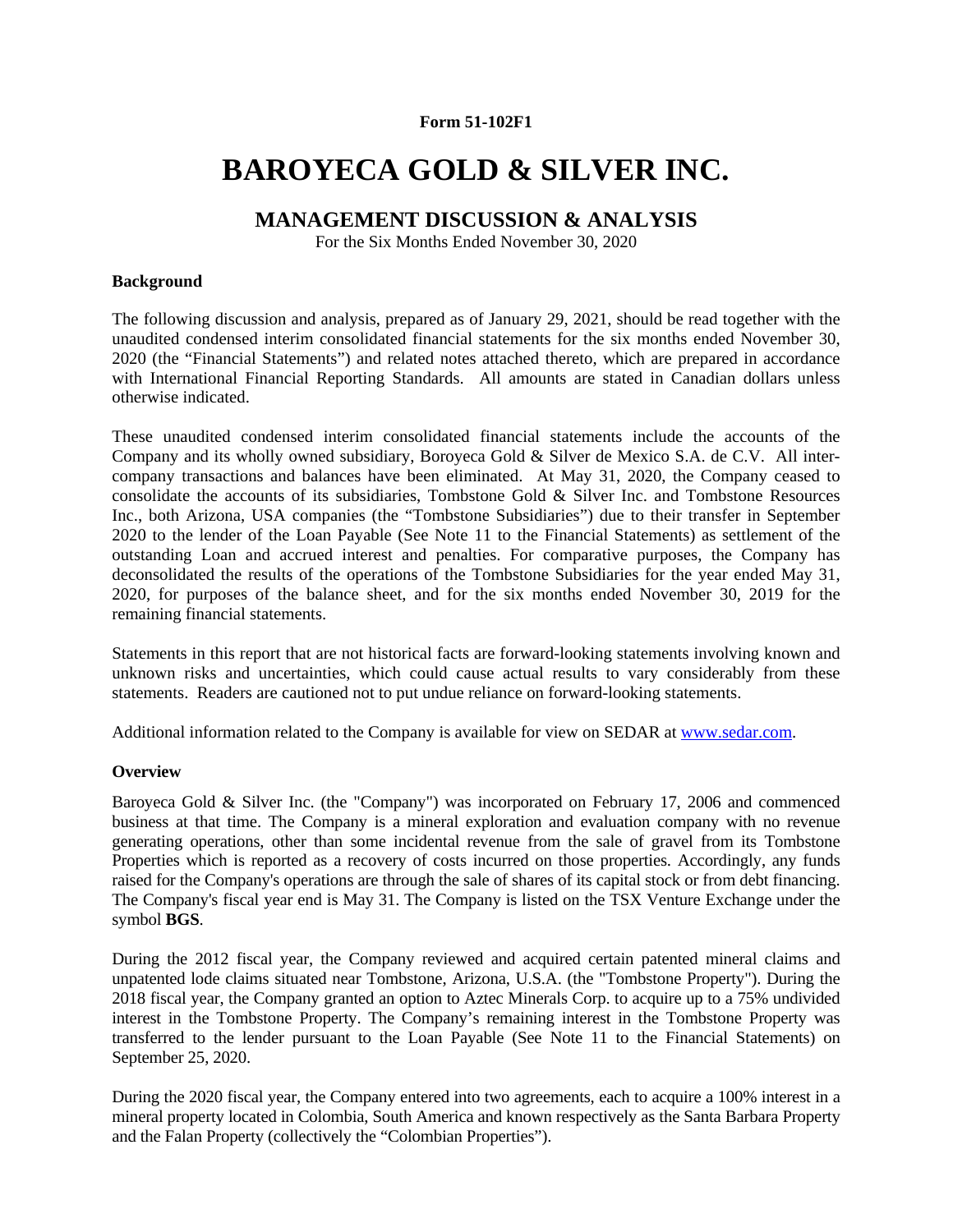## **Results of Operations**

#### *Description of Properties*

#### The Tombstone Properties

Pursuant to purchase and sale agreements entered into in May, 2011, the Company acquired several parcels of historic patented mining claims near Tombstone, Arizona, which comprised several former operating silver mines, on which the Company planned to conduct further exploration. The purchase price was in the order of US\$696,000 which included certain equipment and an office facility located on the property. Further to its intentions for the Property, the Company engaged a geological consultant who issued a report recommending a two phase program of exploration and drilling of the pit from the former Contention Mine at a cost of \$2,100,000. Due to very difficult market conditions that persisted for several years, the Company was unable to raise the funds to conduct the recommended program.

In addition to the mineral potential of the purchased claims, the property contained a quantity of stockpiled construction aggregate material created as a by-product of previous mining operations. While funds could not be raised to carry out the exploration program, the Company decided to focus on developing and growing the aggregate business. In 2013, the Company secured a loan to acquire a crushing plant to increase the variety of aggregate it could offer for sale (See Note 9 - Loan Payable in the Financial Statements). Although the Company was able to secure sales of aggregate each year since 2013, the Company never experienced the growth in the business that had been anticipated primarily due to a general economic downturn and drop off in State and Federal infrastructure programs for roads and highways in the area. The level of revenues generated by the aggregate business did not allow the Company to service the debt represented by the Loan Payable and following the 2020 year end, the creditor called the Loan and the Company was required to transfer the Tombstone Subsidiaries to the creditors in settlement of the outstanding debt. The assets transferred thereby to the creditors include the remaining interest in the Tombstone Property. The Company and the creditors also agreed to sell the 400,000 shares of Aztec Minerals Corp. received by the Company pursuant to the option agreement and apply the proceeds to other outstanding obligations of the Tombstone Subsidiaries at the settlement date.

## *Option to Aztec Minerals Corp.*

During the year ended May 31, 2018, the Company entered into an option agreement with Aztec Minerals Corp. ("Aztec") whereby Aztec can acquire a 75% interest in the Tombstone Properties held by the Company. To earn an interest in the property, Aztec must incur exploration expenditures of CAD \$1,000,000 on the property, make cash payments of CAD\$100,000 and issue 1,000,000 Aztec common shares to the Company over a three year period.

During the year ended May 31, 2019, Aztec incurred sufficient exploration expenses (minimum required \$50,000) on the property, paid the Company the cash payment required in the first year (\$30,000) and issued the Company the shares in its capital (100,000 shares) necessary to maintain the Option in good standing.

During the period ended May 31, 2020, Aztec incurred additional exploration expenses of at least \$300,000, the minimum required, paid the Company an additional \$30,000 in cash (the required payment in the second year of the Option) and issued to the Company an additional 300,000 shares in its capital stock all as required to maintain its Option in good standing.

On September 25, 2020, the Company transferred the shares of the Tombstone Subsidiaries to the lender under the Loan Payable which included the title to the Tombstone Property registered to the Tombstone Subsidiaries.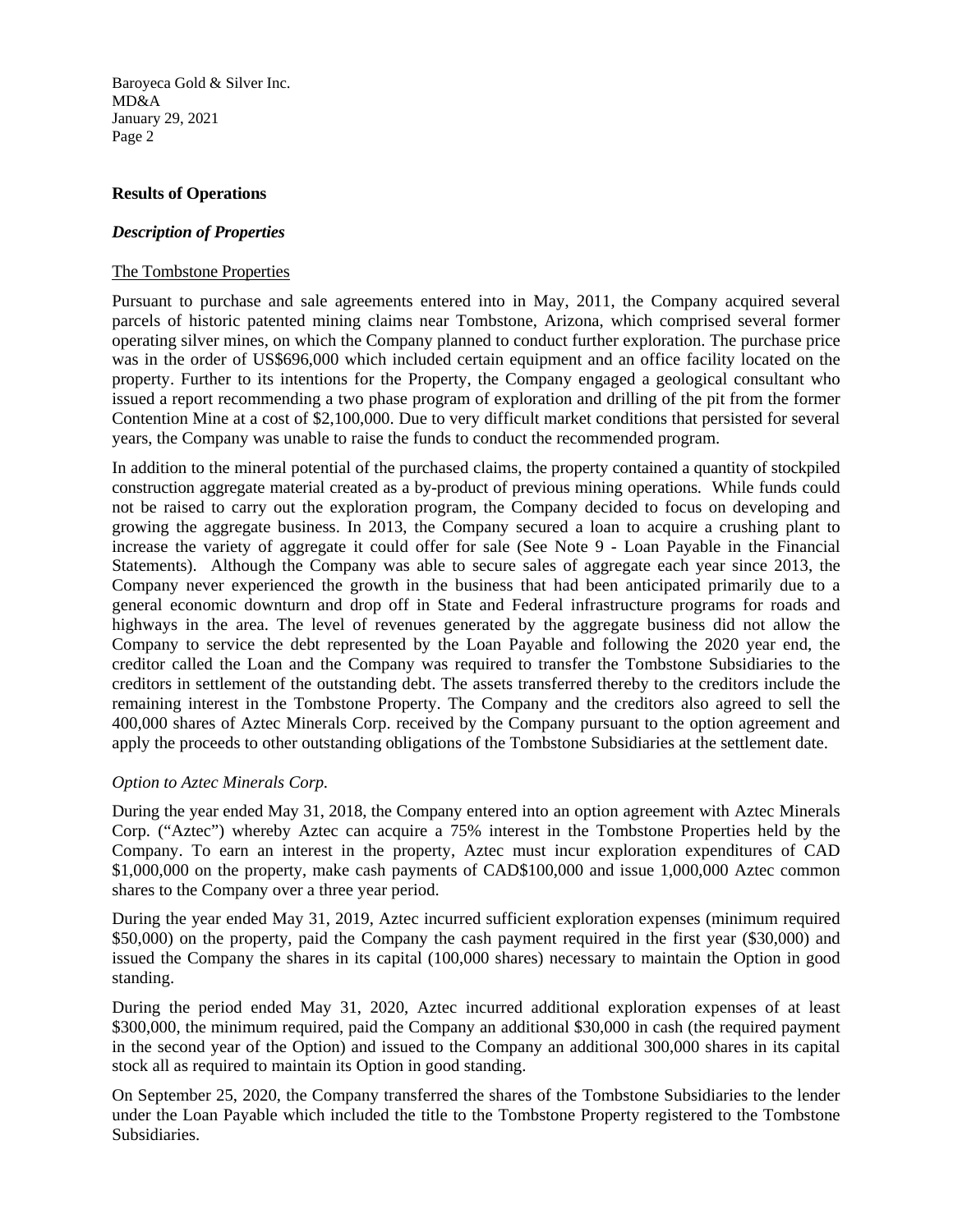#### The Colombian Properties

#### *Santa Barbara Property*

The Santa Barbara Property consists of 110.86 hectares located in the Municipality of San Martín de Loba, in Bolivar Department, Colombia. The purchase includes a facility that is being used to carry out bulk sampling on the Property. All permits are in place to conduct the sampling activities on the Property. The Property is subject to a 2.5% NSR retained by the optionor.

Pursuant to the terms of the option agreement, to earn a 100% interest in the Santa Barbara Property, subject to the royalty, the Company must make cash payments of \$1,750,000 and issue 7,000,000 common shares in the capital of the Company to the optionor, and must incur expenditures of \$500,000 on the Santa Barbara Property in the first year of the option.

#### *Falan Property*

The Falan Property consists of 2,585.94 hectares, located in the Municipality of Falan, in Tolima Department, Colombia. Although substantially larger than the Santa Barbara Property, the Falan Property is less advanced, work being at the exploration stage. The Falan Property is subject to a 3.5% NSR payable to an underlying vendor of the Property to the optionor

Pursuant to the terms of the option agreement, to earn a 100% interest in the Falan Property, the Company must make cash payments of \$1,050,000 and issue 5,000,000 common shares in the capital of the Company to the optionor over the term of the option. The Company will have to conduct, at a minimum, sufficient exploration work on the Property to keep it in good standing under the Colombian regulatory requirements.

## *Expenditures*

#### *Tombstone Properties*

During the year ended May 31, 2013, the Company engaged a party to monitor the property and to negotiate and supervise, as needed from time to time, the sale and loading and weighing of aggregate from the property for use in roads and other construction projects. The Company received \$190,385 in sales of aggregate during that year, which was offset in the financial statements against the expenses incurred on the property.

In June 2013, the Company acquired a crushing plant for use in its aggregate operations in order to be able to provide a broader variety of product to the market. In the same month, the Company successfully bid to be accepted as a supplier of aggregate to Cochise County, Arizona. Unfortunately, the County activities were slower than anticipated during the year ended May 31, 2014 with sales amounting to a total of only \$214,124 during that year. Sales were a little stronger during the year ended May 31, 2015, amounting to a total of \$278,993, but were very soft in the year ended May 31, 2016, amounting to sales of only \$129,309. Aggregate sales for the year ended May 31, 2017 improved as compared to 2016, amounting to \$327,206 for the period. Aggregate sales for the year ended May 31, 2018 amounted to \$276,820, for the year ended May 31, 2019 amounted to \$149,647 and for the year ended May 31, 2020 totalled \$162,392 all of which amounts were offset in the consolidated financial statements for the respective periods as a recovery of expenses incurred on the property.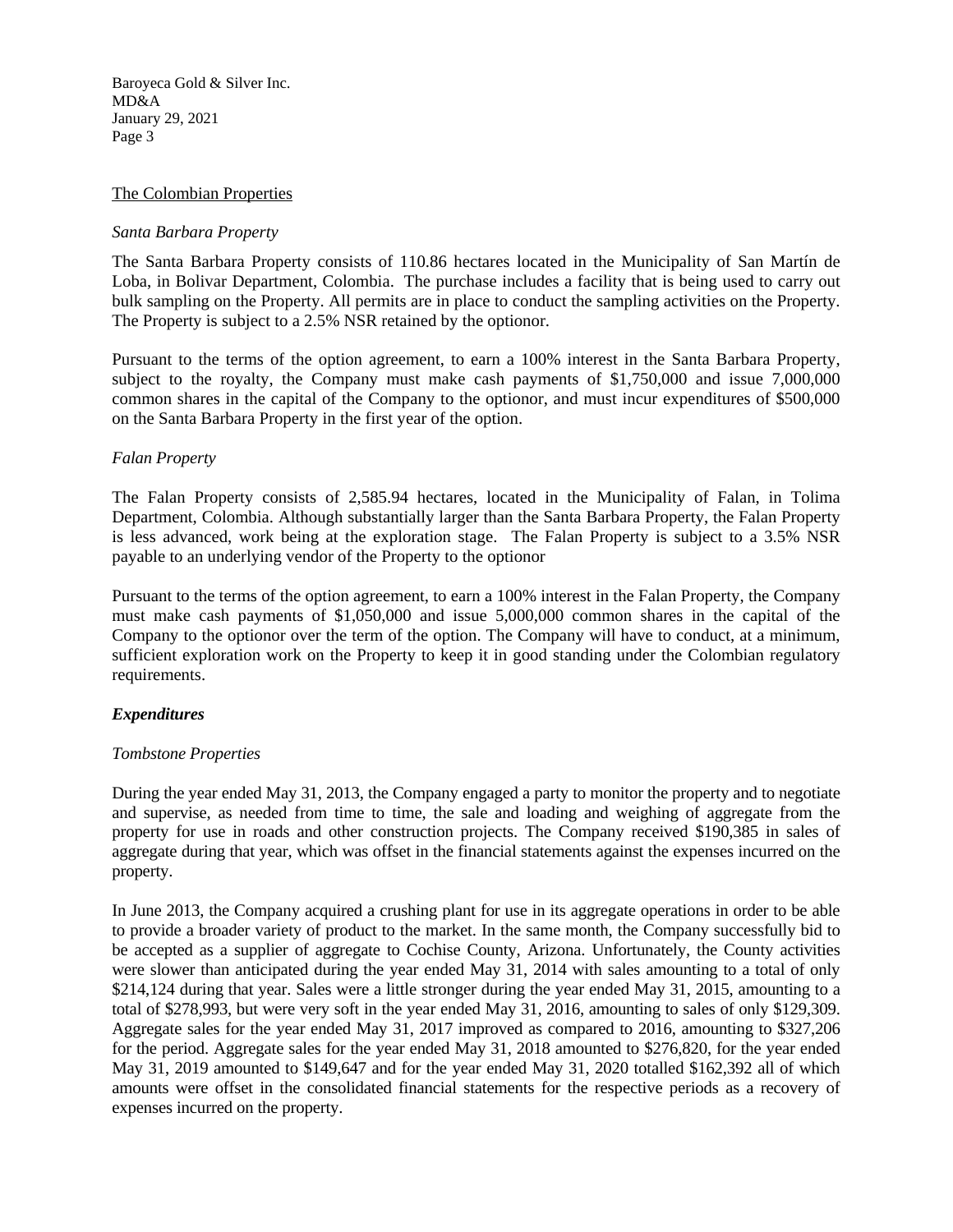Details of the expenditures for the years ended May 31, 2020 and the current period can be seen in Note 4 to the Company's unaudited condensed interim consolidated financial statements for the six months ended November 30, 2020.

## *Colombian Properties*

Details of the expenditures the Company incurred in the six months ended November 30, 2020 with respect to these properties are set out in the table in Note 4 to the unaudited condensed interim consolidated financial statements.

## **SELECTED FINANCIAL DATA**

The following table presents audited selected financial information for the years indicated and unaudited information for the stub periods indicated.

|                                                                       | <b>Six Months Ended</b> |             | <b>Years Ended May 31</b> |             |             |
|-----------------------------------------------------------------------|-------------------------|-------------|---------------------------|-------------|-------------|
|                                                                       |                         | November 30 |                           |             |             |
|                                                                       | November 30             | 2019        |                           |             | 2018        |
|                                                                       | 2020                    | (Note 1)    | 2020                      | 2019        | (Note 1)    |
|                                                                       | \$                      | \$          | \$                        | \$          | \$          |
| <b>OPERATIONS:</b>                                                    |                         |             |                           |             |             |
| Revenue                                                               | Nil                     | Nil         | Nil                       | Nil         | Nil         |
| Net Gain (Loss) from continued operations                             |                         |             |                           |             |             |
| for the Period                                                        | (154, 845)              | (111, 277)  | 143,657                   | (164,094)   | (862, 261)  |
| Comprehensive Gain (Loss) from continued<br>operations for the Period | (154, 845)              | (110, 551)  | 150,039                   | (162, 236)  | (873, 723)  |
| Basic and diluted gain (loss0 per share,                              |                         |             |                           |             |             |
| including discontinued operations                                     | (0.02)                  | (0.02)      | (0.04)                    | (0.07)      | (0.18)      |
| <b>BALANCE SHEET:</b>                                                 |                         |             |                           |             |             |
| Working capital (deficit)                                             | (557, 334)              | (3,148,238) | (690,075)                 | (2,989,216) | (2,707,445) |
| Total assets                                                          | (656, 631)              | 590,671     | 129,182                   | 564,150     | 630,816     |
| Total exploration and evaluation assets                               | 154,210                 | 550,712     |                           | 500,000     | 570,446     |

Note 1: Financial information from for the six months ended November 30, 2019 and the year ended May 31, 2018 include results from discontinued operations.

The financial information presented in the table above is from the Company's financial statements prepared in accordance with International Financial Reporting Standards. The reporting currency for all periods is Canadian dollars.

## **General and Administrative**

## *Discussion of Operating Results – six months ended November 30, 2020*

During the six months ended November 30, 2020, the Company incurred a net loss from continued operations of \$154,845 as compared with net loss of \$59,795 for the six months ended November 30, 2019. The increased loss experienced in the 2020 period is primarily due to: an increase in professional fees of \$55,423 representing additional legal costs incurred with the reorganization activities being undertaken by the Company; an unrealized loss of \$30,440 in the value of the shares of Aztec Minerals Corp. held by the Company, with no such loss experienced in the 2019 period; an increase of \$23,104 in transfer agent and filing fees resulting from the activities undertaken by the Company including two private placement financings, a debt settlement, the acquisition of two property options; and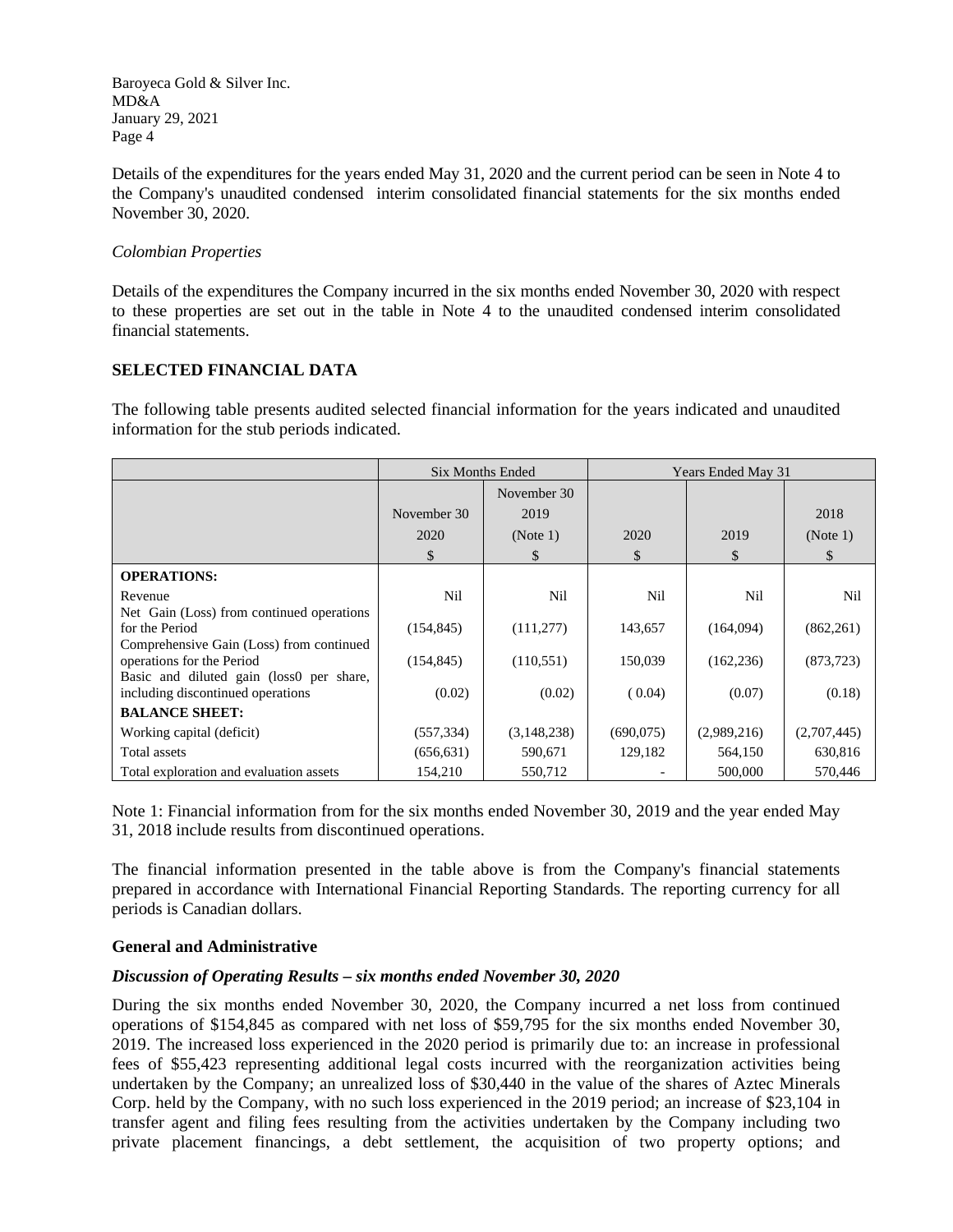miscellaneous increases of \$974 in office and miscellaneous expense and \$109 in bank charges; as offset by a reduction in management fees of \$15,000 for the period.

## **SUMMARY OF QUARTERLY RESULTS**

The following table presents unaudited selected financial information for each of the last eight quarters ended November 30, 2020.

|                                         | <b>Nov. 30</b><br>2020 | <b>Aug. 31</b><br>2020 | May 31<br>2020 | <b>Feb. 29</b><br>2020<br>\$ | <b>Nov. 30</b><br>2019 | <b>Aug. 31</b><br>2019 | May 31<br>2019 | <b>Feb. 28</b><br>2019 |
|-----------------------------------------|------------------------|------------------------|----------------|------------------------------|------------------------|------------------------|----------------|------------------------|
| <b>Total Revenues</b>                   | $\sim$                 | -                      | $\sim$         | $\overline{\phantom{0}}$     |                        | $\sim$                 | -              |                        |
| Net Income (Loss)                       | (212,919)              | 58,074                 | N/A            | (50, 019)                    | (55, 459)              | (27, 230)              | N/A            | (55, 442)              |
| Basic and Diluted<br>(Income)Loss/Share | Note $(1)$<br>(0.03)   | Note $(1)$<br>0.01     | Note $(1)$     | (0.01)                       | (0.01)                 | Note $(1)$<br>(0.01)   | Note $(1)$     | (0.00)                 |

Note 1. The results for these quarters have been prepared on the basis of the deconsolidation of the results of the Tombstone Subsidiaries which results are still reflected on the consolidated basis in the other periods.

The financial information presented in the table above is from the Company's consolidated financial statements prepared in accordance with International Financial Reporting Standards.

## *Discussion of Operating Results – three months ended November 30, 2020*

This period is unable to be analysed. See note 1 to the table above.

## *Discussion of Operating Results – three months ended August 31, 2020*

This period is unable to be analysed. See note 1 to the table above.

## *Discussion of Operating Results – three months ended May 31, 2020*

This period is unable to be analysed. See Note 1 to the table above.

#### *Discussion of Operating Results – three months ended February 29, 2020*

During the three months ended February 29, 2020, the Company incurred a net loss of \$50,019 as compared with net loss of \$55,442 for the three months ended February 28, 2019. The decrease in the loss of \$5,423 in 2020 is primarily due to: a decrease of \$5,354 in professional fees; a decrease of \$2,670 in travel and promotion expenses as a result of reduced activity in the 2020 period; a decrease of \$1,703 in insurance expenses and a decrease of \$1,612 in finance costs in the period; all as offset by increases of \$3,420 in bank charges; and \$3,032 in transfer agent and filing fees during the 2020 period.

#### **Investor Relations**

No investor relations activities were undertaken by or on behalf of the Company during the period and no investor relations arrangements or contracts were entered into by the Company during the period.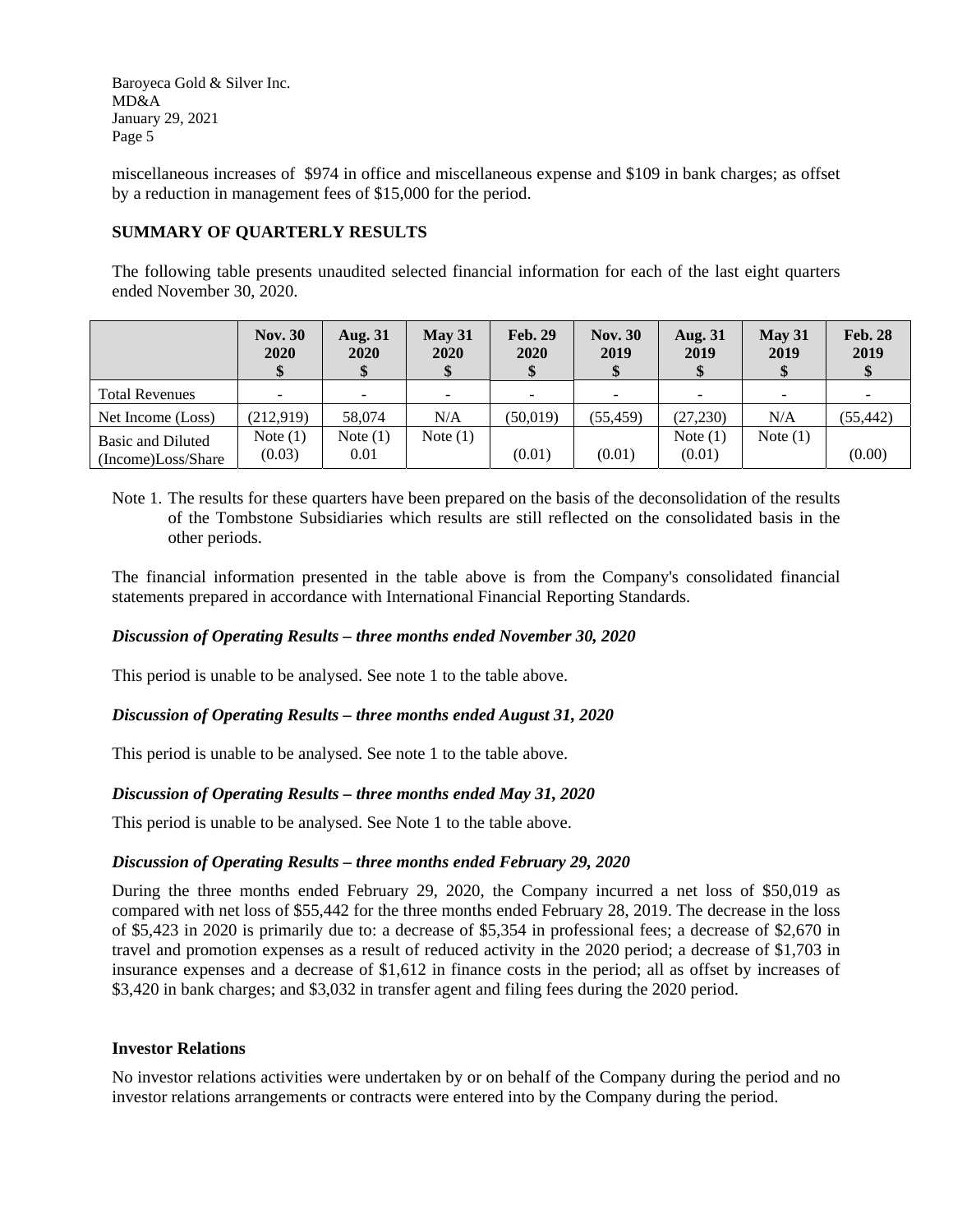## **Liquidity and Capital Resources**

The Company has no revenue generating operations and finances its operations principally through the sale of shares in its capital. In the short-term, directors of the Company have, in the past, provided cash advances to meet urgent operating needs. At September 1, 2020, the Company had a working capital deficit of \$554,334.

Subsequent to May 31, 2020, the creditors with respect to the Company's Loan Payable (See Note  $6(g)$ , Note 11 and Note 13 to the unaudited condensed interim consolidated financial statements at August 31, 2020), called the debt and exercised against the security in all the assets of the Tombstone Subsidiaries. In settlement, the Company transferred to the creditors all the shares of the Tombstone Subsidiaries. As a result the Company was required to deconsolidate the Tombstone Subsidiaries from its financial statements and write off its investment in those companies and the intercompany loans that had been made to them.

Additionally, effective as of May 31, 2020, the Company agreed to settle debts outstanding to certain consultants and related parties in the order of \$1,329,069 for 6,000,000 shares of the Company at a deemed value of \$0.0825 per share, subject to shareholder approval to the transaction (See Note 13 to the Financial Statements). The Company held an Extraordinary General Meeting of its shareholders on December 4, 2020 at which shareholders disinterested in the transaction ratified confirmed and approved the Debt Settlement Agreements entered into by the Company and approved the issuance of the 6,000,000 shares to the creditors. Following the vote of the shareholders, the Exchange accepted the transaction for filing and the debt settlement closed on January 12, 2021.

In August, 2020, the Company completed a private placement offering of 2,000,000 of its common shares at a price of \$0.05 per share which raised \$100,000 in working capital for the Company and on September 15, 2020, the Company closed a private placement of 3,000,000 units of its securities at a price of \$0.0825 per unit raising \$247,500 in working capital for the Company, each unit .consists of one common share and one non-transferable share purchase warrant with each warrant entitling the holder to acquire one additional common share at a price of \$0.30 per share for two years.

As a result of the foregoing activities, amongst other things, at November 30, 2020, the Company had a working capital deficit of \$656,633.

Subsequent to the period end, on January 25, 2021, the Company completed a further private placement offering of 9,200,000 units of its securities at a price of \$0.22 per unit which raised a further \$2,024,000 in capital for the Company. Each unit in this offering consisted of one common share and one non-transferable share purchase warrant (a "Warrant"), each such Warrant entitling the holder to acquire one additional common share at a price of \$ 0.30 per share for two years.

The proceeds from these private placements have provided funds for the Company's corporate administration and to cover certain of the cost of conducting due diligence on the Colombian Properties and covering the filing fees to the Exchange for these matters. These funds will also cover the cash payments and work commitments due under the property option agreements. The Optionor and the Company agreed on certain amendments to the option Agreements providing for the deferment of part of the cash payments until for a year so that the cash payment due on closing would now be \$400,000 for the Santa Barbara Property and \$200,000 for the Falan Property. The work commitment requirements under the agreements and the Technical Report recommended programs amount to \$500,000 for the Santa Barbara Property and \$250,000 for the Falan Property. These cash payments and exploration cost require \$1,350,000 in funds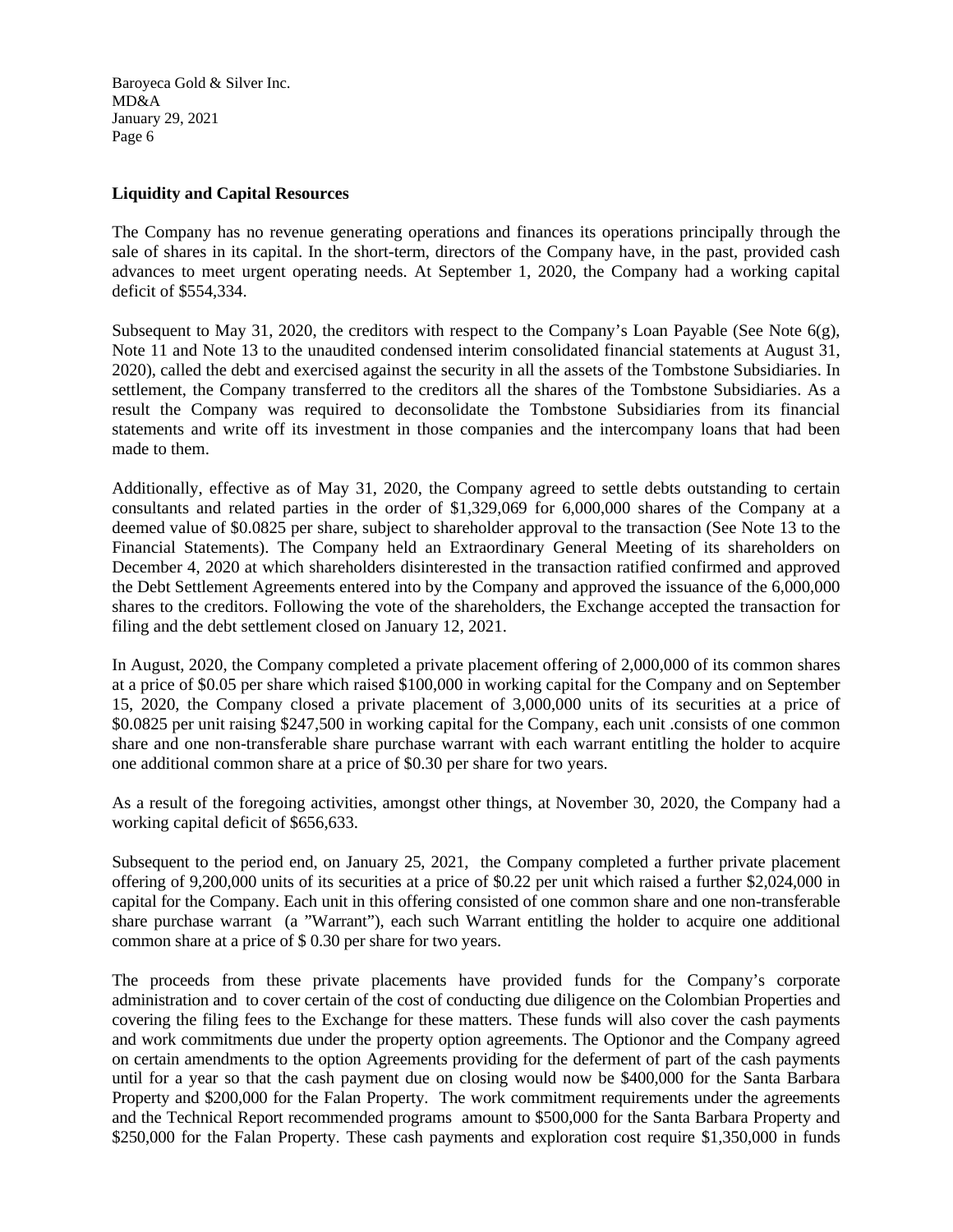leaving over \$650,000 from the Company's financings available for corporate general administration and other working capital requirements.

The original agreements anticipate the Company carrying out a significant financing in the order of \$5,000,000 to fund those obligations and provide working capital, however, on reviewing the requirements the Optionor agreed with the Company that the \$2,000,000 appears sufficient at this time and agreed to remove the financing pre-condition from the option Agreements.

The Company intends to carry out additional equity financing during the coming year and is working with financial advisors to that end. There can be no assurance that the Company will be able to secure additional equity financing.

#### **Off Balance Sheet Arrangements**

The Company does not have any off-balance sheet arrangements.

#### **Transactions with Related Parties**

The Company had the following related party transactions during the six months ended November 30, 2020:

- a) Professional fees of \$25,000 were accrued to a law firm of which Douglas Eacrett, a director of the Company, is principal; and
- b) The loan payable of \$379,143 (US\$275,000) made to the Company through a partnership of individuals including William Carr, a director of the Company, who is also the manager of the partnership, and an additional \$494,547 in interest and other fees under the loan agreement settled in the period through the transfer of the shares of the Tombstone Subsidiaries to the lender on September 25, 2020. Refer to Notes 11 and 12 of the unaudited condensed interim consolidated financial statements for the six months ended November 30, 2020 for further particulars.

Subsequent to the end of the period, the debt settlement with certain consultants to the Company including its four directors received approval from disinterested shareholders of the Company at a shareholder meeting held for that specific purpose and final acceptance for filing from the Exchange. The Debt Settlement closed on January 12, 2021 with the issuance of a total of 6,000,000 common shares in the capital of the Company to the creditors.

## **Financial Instruments**

The Company's financial instruments consist of cash, amounts receivable, accounts payable and accrued liabilities, due to related parties, loan payable and advance payable. The fair value of the Company's accounts payable and accrued liabilities, due to related parties, line of credit and loan payable, are estimated by management to approximate their carrying values based on the immediate or short-term maturity of these instruments. Cash is recorded at fair value using Level 1 quoted prices in active markets for identical assets or liabilities and, in management's opinion, the Company is not exposed to significant interest or credit risk from these financial instruments. Please refer to Note 8 of the unaudited condensed interim consolidated financial statements for detailed discussion of the financial risk factors.

## **New accounting standards adopted**

#### *IFRS 16- Leases*

The Company has adopted IFRS 16, Leases. IFRS 16 supersedes IAS 17 Leases, IFRIC 4 Determining whether an Arrangement contains a Lease, SIC-15 Operating Leases-Incentives and SIC-27 Evaluating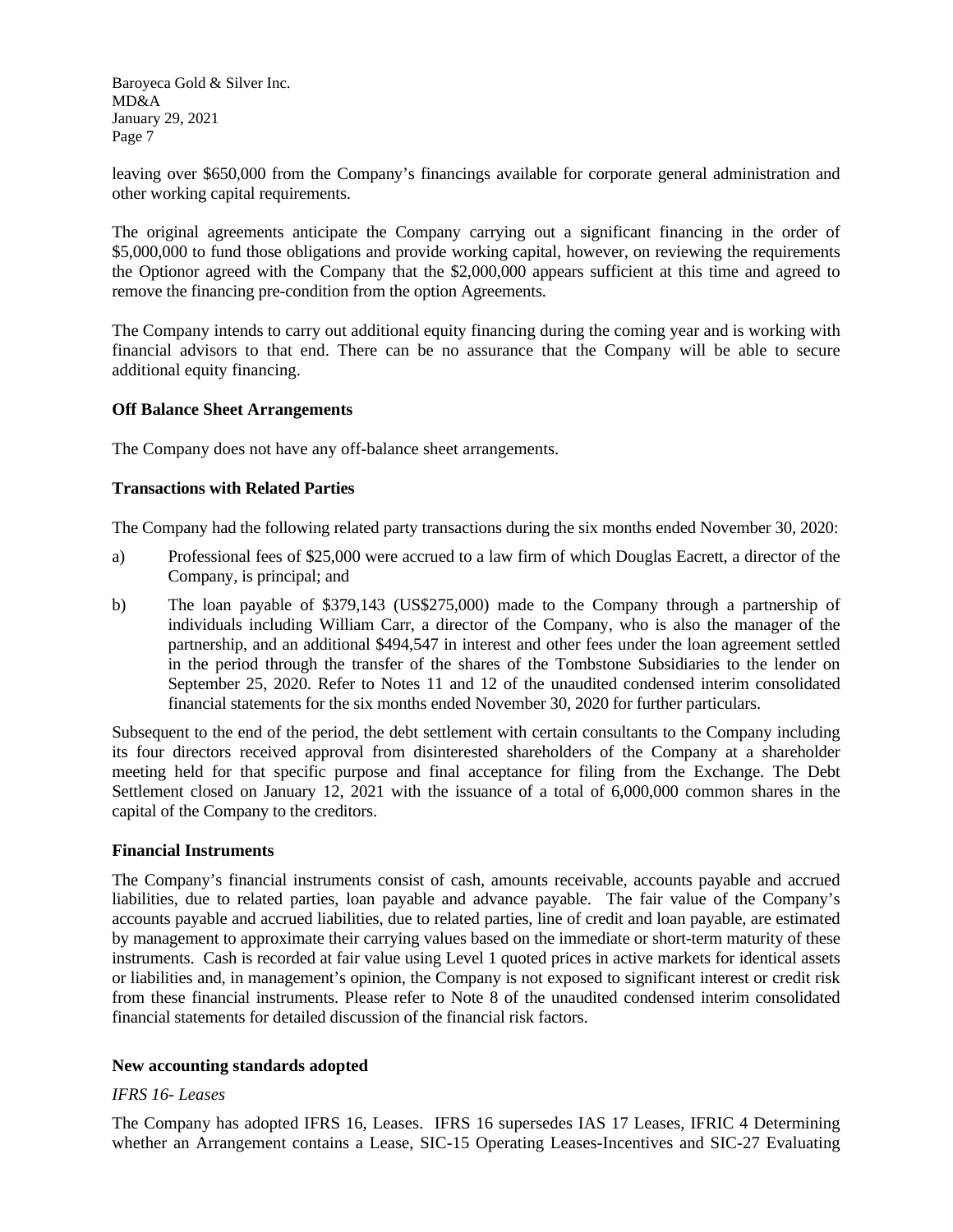the Substance of Transactions Involving the Legal and Form of a Lease. The standard sets out the principles for the recognition, measurement, presentation and disclosure of leases and requires lessees to recognize most leases on the balance sheet.

The Company adopted IFRS 16 using the modified retrospective method of adoption with the date of initial application of 1 June 2019. Under this method, the standard is applied retrospectively with the cumulative effect of initially applying the standard recognized at the date of initial application. The Company elected to use the transition practical expedient to not reassess whether a contract is, or contains a lease at 1 June 2019. Instead, the Company applied the standard only to contracts that were previously identified as leases applying IAS 17 and IFRIC 4 at the date of initial application. As the leased equipment was included in the deconsolidated US Subsidiaries, the application of IFRS 16, Leases had no impact to the Company's consolidated financial statements.

#### *Leases previously accounted for as operating leases*

The Company recognized right-of-use assets and lease liabilities for those leases previously classified as operating leases, except for short-term leases and leases of low-value assets. The right-of-use assets for most leases were recognized based on the carrying amount as if the standard had always been applied, apart from the use of incremental borrowing rate at the date of initial application. In some leases, the right-of-use assets were recognized based on the amount equal to the lease liabilities, adjusted for any related prepaid and accrued lease payments previously recognized. Lease liabilities were recognized based on the present value of the remaining lease payments, discounted using the incremental borrowing rate at the date of initial application.

The Company also applied the available practical expedients wherein it:

#### *Leases*

- Used a single discount rate to a portfolio of leases with reasonably similar characteristics
- Applied the short-term leases exemptions to leases with lease term that ends within 12 months of the date of initial application
- Excluded the initial direct costs from the measurement of the right-of-use asset at the date of initial application
- Used hindsight in determining the lease term where the contract contained options to extend or terminate the lease

#### *Right-of-use assets*

The Company recognizes right-of-use assets at the commencement date of the lease (i.e., the date the underlying asset is available for use). Right-of-use assets are measured at cost, less any accumulated depreciation and impairment losses, and adjusted for any re-measurement of lease liabilities. The cost of right-of-use assets includes the amount of lease liabilities recognized, initial direct costs incurred, and lease payments made at or before the commencement date less any lease incentives received. Right-of-use assets are depreciated on a straight-line basis over the shorter of the lease term and the estimated useful lives of the assets. If ownership of the leased asset transfers to the company at the end of the lease term or the cost reflects the exercise of a purchase option, depreciation is calculated using the estimated useful life of the asset.

#### *Lease liabilities*

At the commencement date, the lease liability is measured as the present value of the lease payments that are not paid at that date. The lease payments are discounted using the interest rate implicit in the lease or if that rate cannot readily be determined, the Company's incremental borrowing rate. If the lease terms are subsequently changed, the present value of the lease liability is re-measured using the revised lease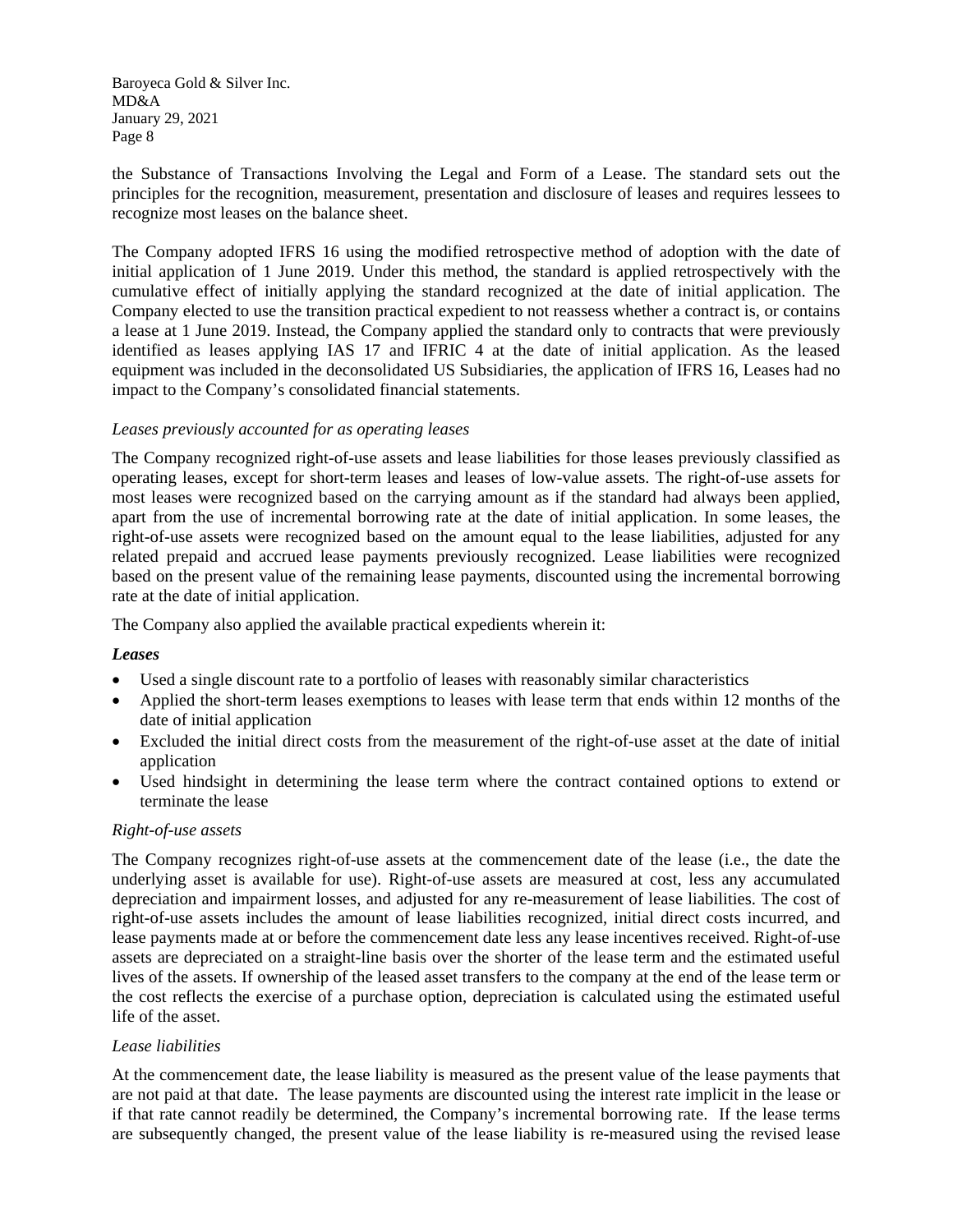terms and applying the appropriate discount rate to the remaining lease payments. The Company recognizes the amount of the re-measurement of the lease liability as an adjustment to the right-of-use asset. However, of the carrying amount of the right-of-use asset is reduced to zero and there is a further reduction in the measurement of the lease liability, the Company recognizes any remaining amount of the re-measurement in profit or loss.

## *Measurement of Lease Receivable*

At the commencement of a lease, the Company, if acting in capacity as a lessor, will classify the lease as finance lease and recognize a lease receivable at an amount equal to the net investment in the lease if it transfers substantially all the risks and rewards incidental to ownership of an underlying asset or if the lease is a sublease, by reference to the ROU asset arising from the original lease (the "head lease"). A lease is classified as an operating lease if it does not transfer substantially all the risks and rewards incidental to ownership of an underlying asset or the lease is a short-term lease. Cash received from an operating lease is included in other income in the Company's statement of (loss) income on a straight-line basis over the period the lease. The lease receivable is initially measure at the present value of the lease payments remaining at the lease commencement date, discounted at the interest rate implicit in the lease or the Company's incremental borrowing rate if the lease is a sublease. The lease receivable is subsequently measured at amortized cost using the effective interest rate method, and reduced by the amount received and impairment losses, if any.

## **Accounting standards, amendments and interpretations not yet effective**

There are no significant material new standards, amendments to standards and interpretations that have been issued but are not effective during period ended November 30, 2020 that are applicable to the Company.

## **Particulars of Outstanding Securities of the Issuer**

As at the dates noted below, the Company had the following securities outstanding:

## *Common Shares*

| Date              | <b>Number Outstanding</b> |  |  |
|-------------------|---------------------------|--|--|
| November 30, 2020 | 10,376,994                |  |  |
| January 29, 2021  | 25,626,994                |  |  |

## *Share Purchase Warrants*

The following Share Purchase Warrants, each entitling the holder to acquire one previously unissued common share of the Company at the prices and for the periods of time set out in the table below are outstanding at November 30, 2020 and January 29, 2021:

| Date              | <b>Exercise Price</b><br><b>Number of Share</b><br><b>Purchase Warrants</b><br>per Share<br>Outstanding |         | <b>Expiry Date</b> |  |
|-------------------|---------------------------------------------------------------------------------------------------------|---------|--------------------|--|
| November 30, 2020 | 3,000,000                                                                                               | \$0.165 | 09/15/22           |  |
| January 29, 2021  | 3,000,000                                                                                               | \$0.165 | 09/15/22           |  |
| January 29, 2021  | 8,343,089                                                                                               | \$0.30  | 01/14/23           |  |
| January 29, 2021  | 856,911                                                                                                 | \$0.30  | 01/25/23           |  |